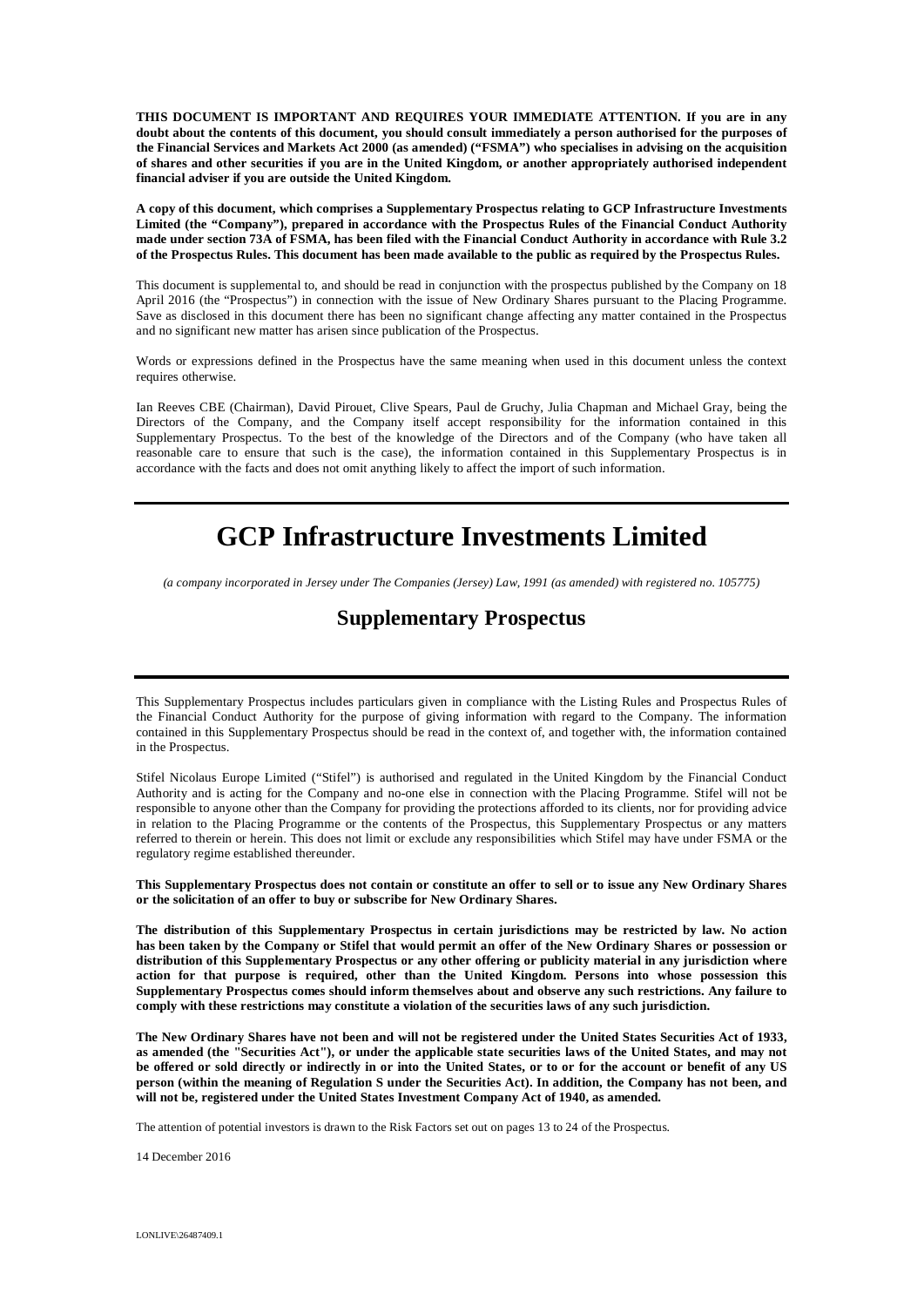#### **1 PURPOSE OF SUPPLEMENTARY PROSPECTUS**

This document constitutes a Supplementary Prospectus required under Prospectus Rule 3.4.1 and is being published to note significant new factors relating to the information included in the Prospectus. On 14 December 2016 the Company published its annual report for the year to 30 September 2016 (the "**Annual Report**"), which constitutes a significant new factor relating to financial information and to disclosure regarding capitalisation and indebtedness contained in the Prospectus.

### **2 UPDATE TO THE SUMMARY**

As a result of publication of the Annual Report, B.7 of the Summary on pages 4 to 6 of the Prospectus is hereby updated to include the following information:

| <b>Section B - The Company</b> |                                                                                      |                                                                                                                                                                                                                                                                                     |                                 |  |
|--------------------------------|--------------------------------------------------------------------------------------|-------------------------------------------------------------------------------------------------------------------------------------------------------------------------------------------------------------------------------------------------------------------------------------|---------------------------------|--|
| B.7                            | <b>Selected historical</b><br>key financial<br>information and<br>significant change | Selected historical key financial information of the Company as at 30<br>September 2016 is set out below. The information has been extracted<br>without material adjustment from the audited financial statements of the<br>Company for the financial year ended 30 September 2016. |                                 |  |
|                                | to the Company's<br>financial condition<br>and operating<br>results                  | Group                                                                                                                                                                                                                                                                               | As at $30$<br>September<br>2016 |  |
|                                |                                                                                      |                                                                                                                                                                                                                                                                                     | £'000                           |  |
|                                |                                                                                      | <b>Assets</b>                                                                                                                                                                                                                                                                       |                                 |  |
|                                |                                                                                      | Cash and cash equivalents                                                                                                                                                                                                                                                           | 52,057                          |  |
|                                |                                                                                      | Other receivables and<br>prepayments                                                                                                                                                                                                                                                | 303                             |  |
|                                |                                                                                      | Financial assets at fair value<br>through profit and loss                                                                                                                                                                                                                           | 699,682                         |  |
|                                |                                                                                      | Total assets                                                                                                                                                                                                                                                                        | 752,042                         |  |
|                                |                                                                                      | Liabilities                                                                                                                                                                                                                                                                         |                                 |  |
|                                |                                                                                      | Other payables and accrued<br>expenses                                                                                                                                                                                                                                              | (1,998)                         |  |
|                                |                                                                                      | Interest bearing loans and<br>borrowings                                                                                                                                                                                                                                            | (26, 208)                       |  |
|                                |                                                                                      | <b>Total liabilities</b>                                                                                                                                                                                                                                                            | (28, 206)                       |  |
|                                |                                                                                      | Net assets                                                                                                                                                                                                                                                                          | 723,836                         |  |
|                                |                                                                                      | Detailed below are the adjusted Net Asset Values attributable to the<br>holders of Ordinary Shares as at the relevant date as calculated in<br>accordance with the Company's policies as described in the Prospectus<br>for calculating its quarterly published Net Asset Value.    |                                 |  |
|                                |                                                                                      | Period/Year end position                                                                                                                                                                                                                                                            | As at 30 September 2016         |  |
|                                |                                                                                      | attributable<br><b>Net</b><br>assets<br>to<br>Ordinary Shares (£'000)                                                                                                                                                                                                               | £723,836                        |  |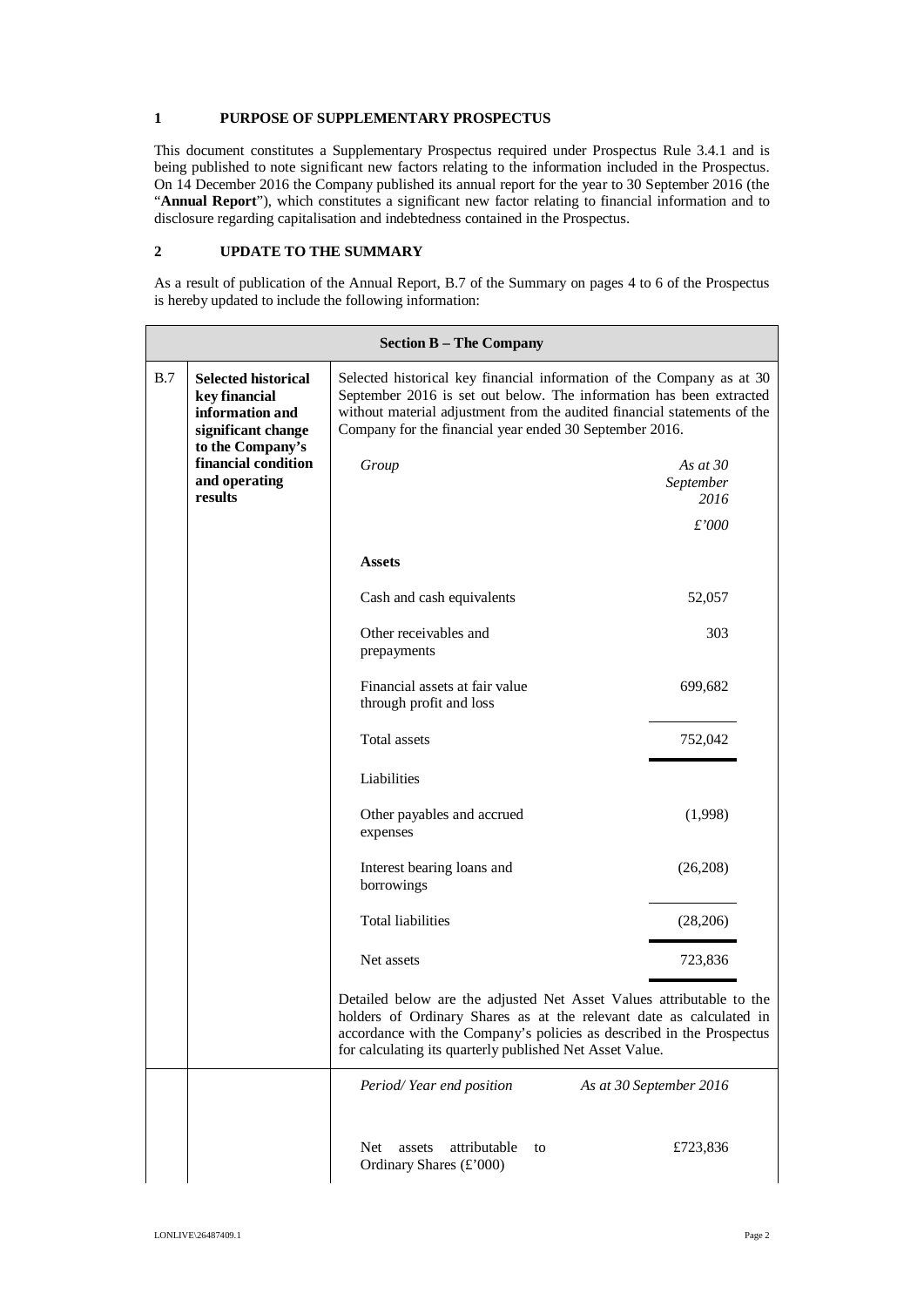| <b>Section B - The Company</b> |                                                                                                                                                                                                                                                                                                                                                                    |  |  |  |
|--------------------------------|--------------------------------------------------------------------------------------------------------------------------------------------------------------------------------------------------------------------------------------------------------------------------------------------------------------------------------------------------------------------|--|--|--|
|                                | Net Asset Value per Ordinary<br>109.67 pence<br>Share                                                                                                                                                                                                                                                                                                              |  |  |  |
|                                | In addition to information previously disclosed in the Prospectus, since<br>the date of the Prospectus:                                                                                                                                                                                                                                                            |  |  |  |
|                                | the Company carried out two Placings of 137,252,176 New<br>٠<br>Ordinary Shares in aggregate pursuant to the Placing<br>Programme, which raised total gross proceeds of £165<br>million;                                                                                                                                                                           |  |  |  |
|                                | the Company advanced new loans totalling £92.8 million<br>during the financial year ended 30 September 2016, with a<br>further £53.6 million advanced, to the date of this<br>Supplementary Prospectus, in the fourth quarter of 2016;                                                                                                                             |  |  |  |
|                                | on 27 May 2016, 399,016 Ordinary Shares were issued to<br>٠<br>Shareholders who elected to receive the scrip dividend<br>alternative in lieu of cash for the interim dividend for the<br>period from 1 January 2016 to 31 March 2016;                                                                                                                              |  |  |  |
|                                | on 14 July 2016, the Board announced a dividend of 1.9<br>$\bullet$<br>pence per Ordinary Share for the period from 1 April 2016 to<br>30 June 2016;                                                                                                                                                                                                               |  |  |  |
|                                | on 26 August 2016, 649, 655 Ordinary Shares were issued to<br>Shareholders who elected to receive the scrip dividend<br>alternative in lieu of cash for the interim dividend for the<br>period from 1 April 2016 to 30 June 2016;                                                                                                                                  |  |  |  |
|                                | on 14 October 2016, the Board announced a dividend of 1.9<br>$\bullet$<br>pence per Ordinary Share for the period from 1 July 2016 to<br>30 September 2016;                                                                                                                                                                                                        |  |  |  |
|                                | on 22 November 2016, the Company drew down £10 million<br>٠<br>on its £50 million revolving credit facility with Royal Bank<br>of Scotland International Limited;                                                                                                                                                                                                  |  |  |  |
|                                | on 25 November 2016, 211,066 Ordinary Shares were issued<br>to Shareholders who elected to receive the scrip dividend<br>alternative in lieu of cash for the interim dividend for the<br>period from 1 July 2016 to 30 September 2016; and                                                                                                                         |  |  |  |
|                                | on 7 December 2016, the Company repaid £36.5 million of<br>its £50 million revolving credit facility with Royal Bank of<br>Scotland International Limited, bringing the balance on the<br>facility as at that date to nil.                                                                                                                                         |  |  |  |
|                                | Save to the extent disclosed above and in the Prospectus, there has been<br>no significant change in the financial condition and operating results of<br>the Group during the period from 1 October 2012 to 30 September 2016<br>or subsequent to 30 September 2016, being the end of the period covered<br>by the historical financial information set out above. |  |  |  |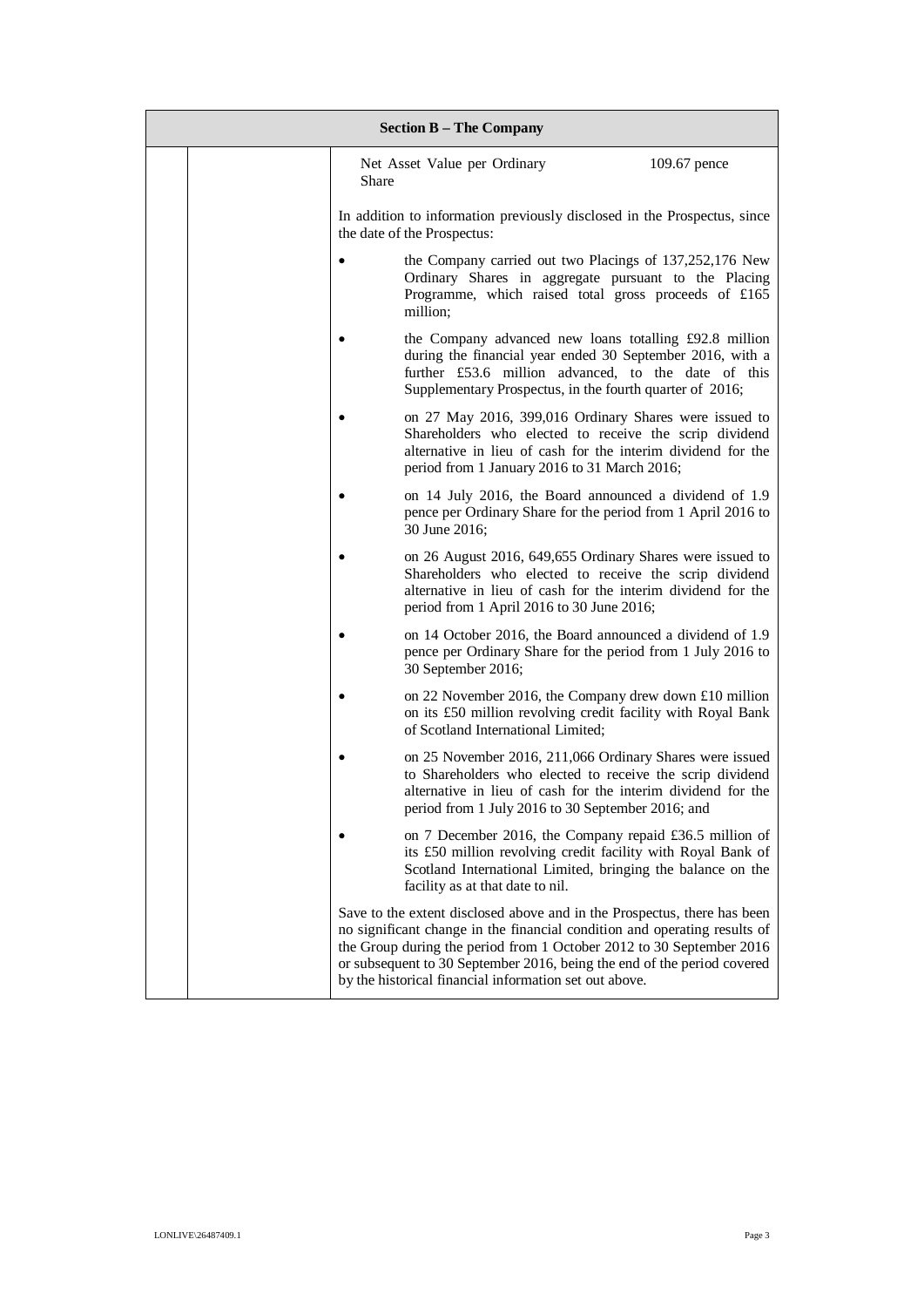#### **3 UPDATE TO PART 6 (ADDITIONAL INFORMATION ON THE COMPANY), PARAGRAPH 9 (CAPITALISATION AND INDEBTEDNESS)**

| Capitalisation and Indebtedness                                                 | As at 30 September<br>2016 |
|---------------------------------------------------------------------------------|----------------------------|
|                                                                                 | £'000                      |
| <b>Total current debt</b>                                                       |                            |
| Guaranteed                                                                      |                            |
| Secured                                                                         |                            |
| Unguaranteed/unsecured                                                          | 1,998                      |
| <b>Total current debt</b>                                                       | 1,998                      |
| Total non-current debt (excluding current portion of<br>long-term debt)         |                            |
| Guaranteed                                                                      |                            |
| Secured                                                                         | 26,500                     |
| Unguaranteed/unsecured                                                          |                            |
| <b>Total non-current debt</b>                                                   | 26,500                     |
| Shareholders' equity (excludes accumulated retained<br>earnings of £22,729,000) |                            |
| Share capital                                                                   | 6,600                      |
| Share premium                                                                   | 694,406                    |
| Other capital reserves                                                          | 101                        |
| Total Shareholders' equity (excludes retained earnings)                         | 701,107                    |

The information on total current debt, total non-current debt and Shareholders' equity set out above has been extracted from the audited accounts of the Company for the financial year ended 30 September 2016. The gross amount of outstanding debt at the reporting date was £26.5 million. Shareholders' equity excludes accumulated retained earnings of £22,729,000. Since 30 September 2016, the Company has issued 73,085,560 Ordinary Shares of which 72,874,494 were issued pursuant to the Placing Programme and raised gross proceeds of £90 million. The remaining 211,066 Ordinary Shares were issued to Shareholders who elected to receive the scrip dividend alternative in lieu of cash for the interim dividend for the period from 1 July 2016 to 30 September 2016. On 22 November 2016, the Company drew down £10 million on its £50 million revolving credit facility with Royal Bank of Scotland International Limited. On 7 December 2016, the Company repaid £36.5 million of its £50 million revolving credit facility with Royal Bank of Scotland International Limited, bringing the balance on the facility as at that date to nil.

|                                                       | As at 30 September |
|-------------------------------------------------------|--------------------|
|                                                       | 2016               |
|                                                       | £'000              |
| <b>Net indebtedness</b>                               |                    |
| A. Cash                                               | 52,057             |
| B. Cash equivalent – amounts held on security account |                    |
| C. Trading securities                                 |                    |
| D. Liquidity $(A+B+C)$                                | 52,057             |
| E. Current financial receivables                      | 303                |
| F. Current bank debt                                  |                    |
| G. Current proportion of non-current debt             |                    |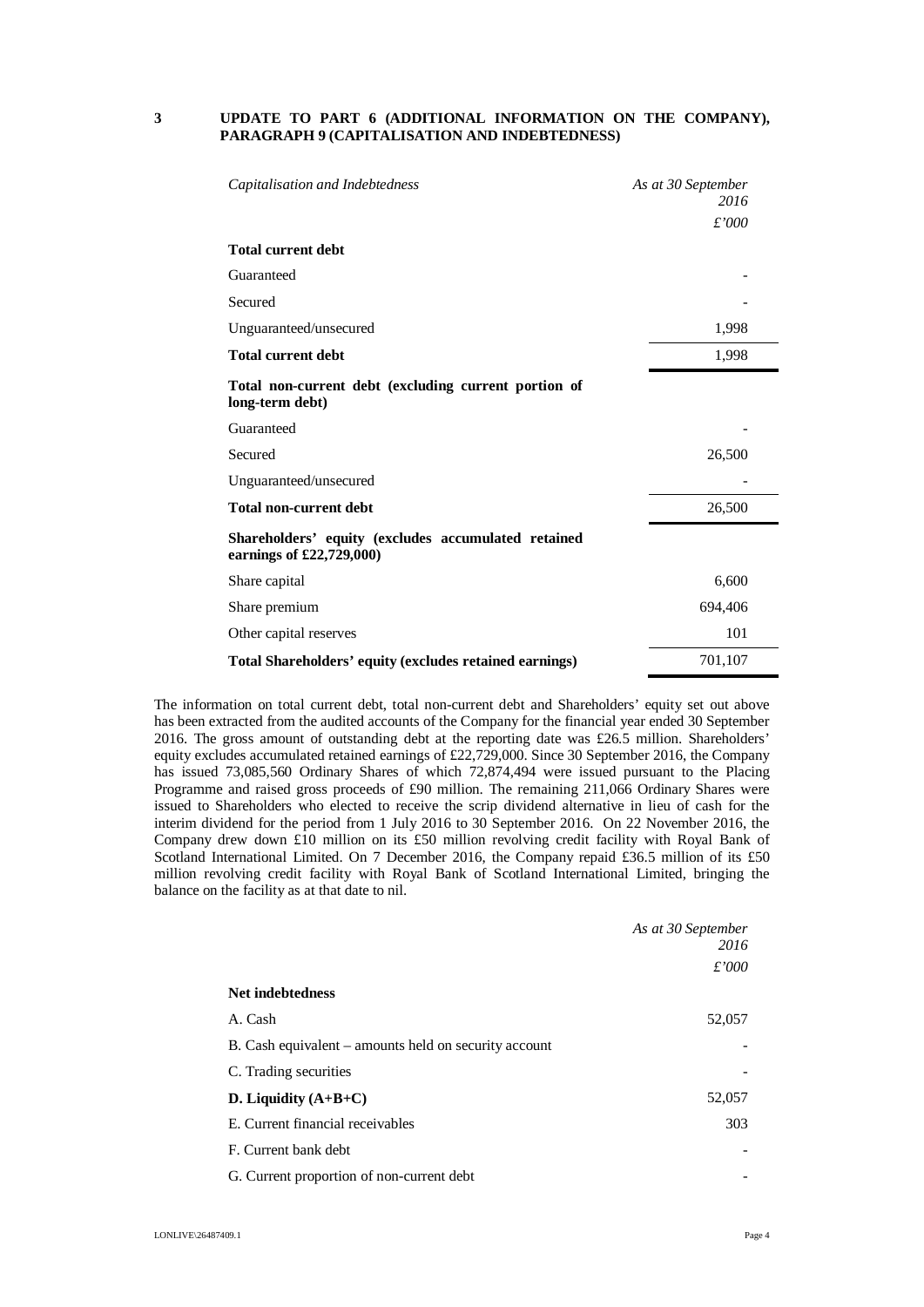| H. Other current financial debt                           | 1,998     |
|-----------------------------------------------------------|-----------|
| I. Current financial debt $(F+G+H)$                       | 1,998     |
| J. Net current financial indebtedness (resources) (I-E-D) | (50, 362) |
| K. Non-current bank loans                                 | 26,500    |
| L. Bonds issues                                           |           |
| M. Other non-current loans                                |           |
| N. Non-current financial indebtedness $(K+L+M)$           | 26,500    |
| O. Net financial indebtedness/(resources) $(J+N)$         | (23,862)  |

There is no indirect or contingent indebtedness. The information set out above has been extracted from the audited accounts of the Company for the financial year ended 30 September 2016.

#### **4 UPDATE TO PART 7 (FINANCIAL INFORMATION ON THE COMPANY)**

#### **Audited financial statements of the Company for the financial year ended 30 September 2016**

The audited financial statements of the Company for the financial year ended 30 September 2016 have been prepared in accordance with International Financial Reporting Standards and have been submitted to the National Storage Mechanism and are available for inspection at http://www.morningstar.co.uk/uk/NSM and are incorporated into this document by reference.

The audited financial statements of the Company for the financial year ended 30 September 2016 (which have been incorporated in this document by reference), include, on the pages specified in the table below, the following information:

| Nature of information             | For the year<br>ended 30<br>September 2016 |
|-----------------------------------|--------------------------------------------|
|                                   | Page $No(s)$                               |
| Statement of comprehensive income | 56                                         |
| Statement of financial position   | 57                                         |
| Statement of changes in equity    | 58                                         |
| Statement of cash flows           | 59                                         |
| Significant accounting policies   | $60 - 70$                                  |
| Notes to the financial statements | $60 - 79$                                  |
| Independent Auditor's report      | $53 - 55$                                  |
| Chairman's statement              | $4 - 5$                                    |
| Introduction                      | $1 - 5$                                    |
| Strategic report                  | $6 - 33$                                   |
| Directors' report                 | $49 - 51$                                  |
| Remuneration report               | $46 - 48$                                  |
| Corporate governance statement    | $36 - 41$                                  |
| Audit Committee report            | $42 - 44$                                  |

Any statement contained in the audited financial statements of the Company for the financial year ended 30 September 2016 which is deemed to be incorporated by reference herein, shall be deemed to be modified or superseded for the purpose of this document to the extent that a statement contained